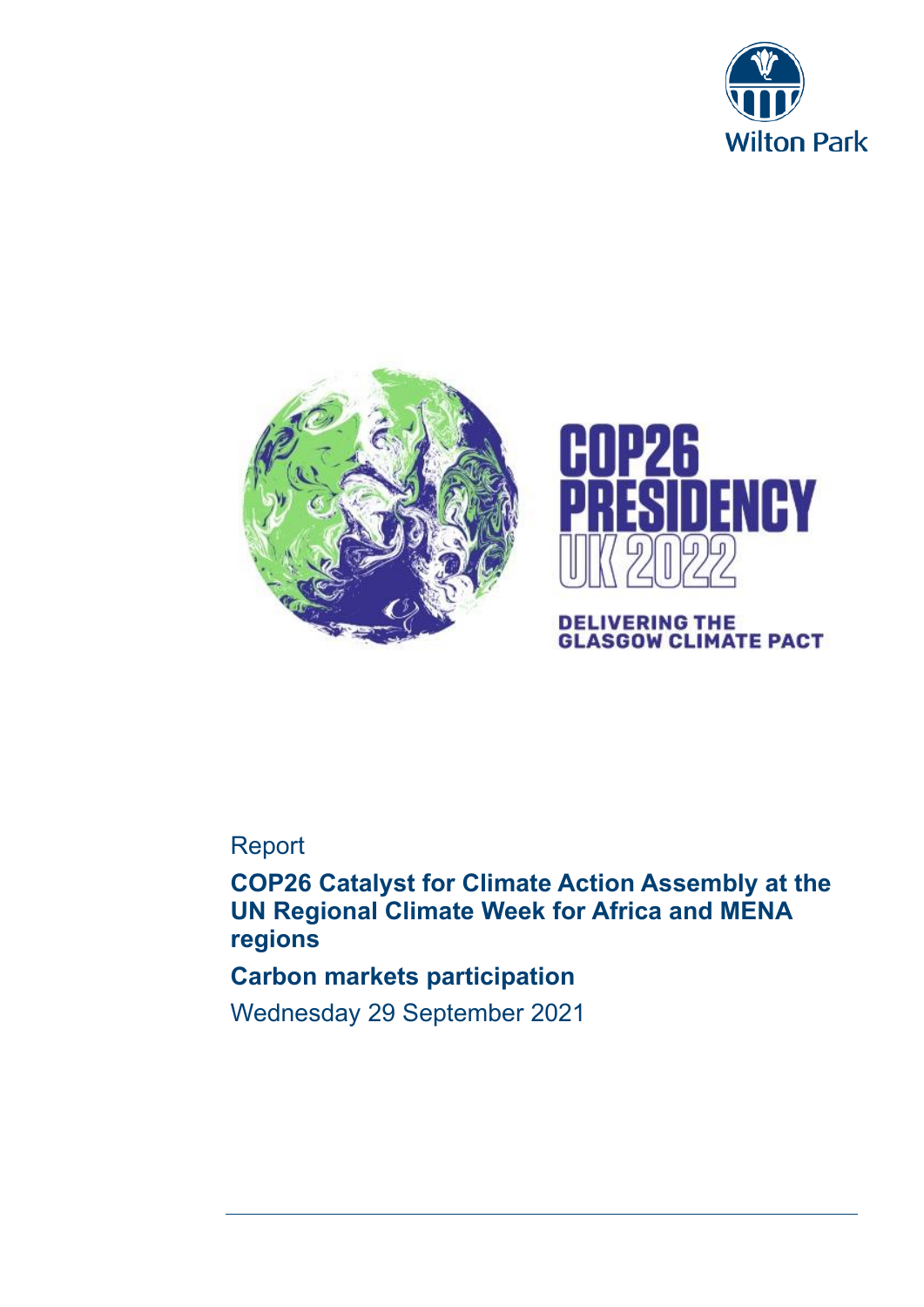

## Report

# **COP26 Catalyst for Climate Action Assembly at the UN Regional Climate Week for Africa and MENA regions**

## **Carbon markets participation**

Friday 29 September 2021

### **Introduction**

In its role as the incoming COP26 Presidency, the UK is committed to better understanding the capacity building challenges faced by developing countries and climate finance recipients, particularly those most vulnerable to climate impacts, and to providing opportunities to share positive experiences and lessons learned across the Africa and MENA regions.

The aim of this virtual session at this year's UN Regional Climate Week for the Africa and MENA regions was to explore capacity building challenges and share positive experiences and lessons learned across the Africa and MENA regions in relation to carbon market participation.

Historically the flow of carbon finance has historically not benefitted all parties equally. In future a high number of countries – almost 100 countries – have expressed interest in their Nationally Determined Commitment (NDC) to use carbon markets in some way to achieve or go above their NDC. Forming plans under the Paris Agreement will include requirements that were not there under the Kyoto Protocol. Many countries have already formed plans, and many have yet to get started. Developing countries have also highlighted their need for capacity building support to enable them to take advantage fully of these opportunities. This meeting explored the practical challenges that participants face and how they have avoided or overcome these challenges. What support might be needed for countries in the future? What further steps can we take for equitably and environmentally sound carbon markets? This report is a summary of the key points raised at the meeting.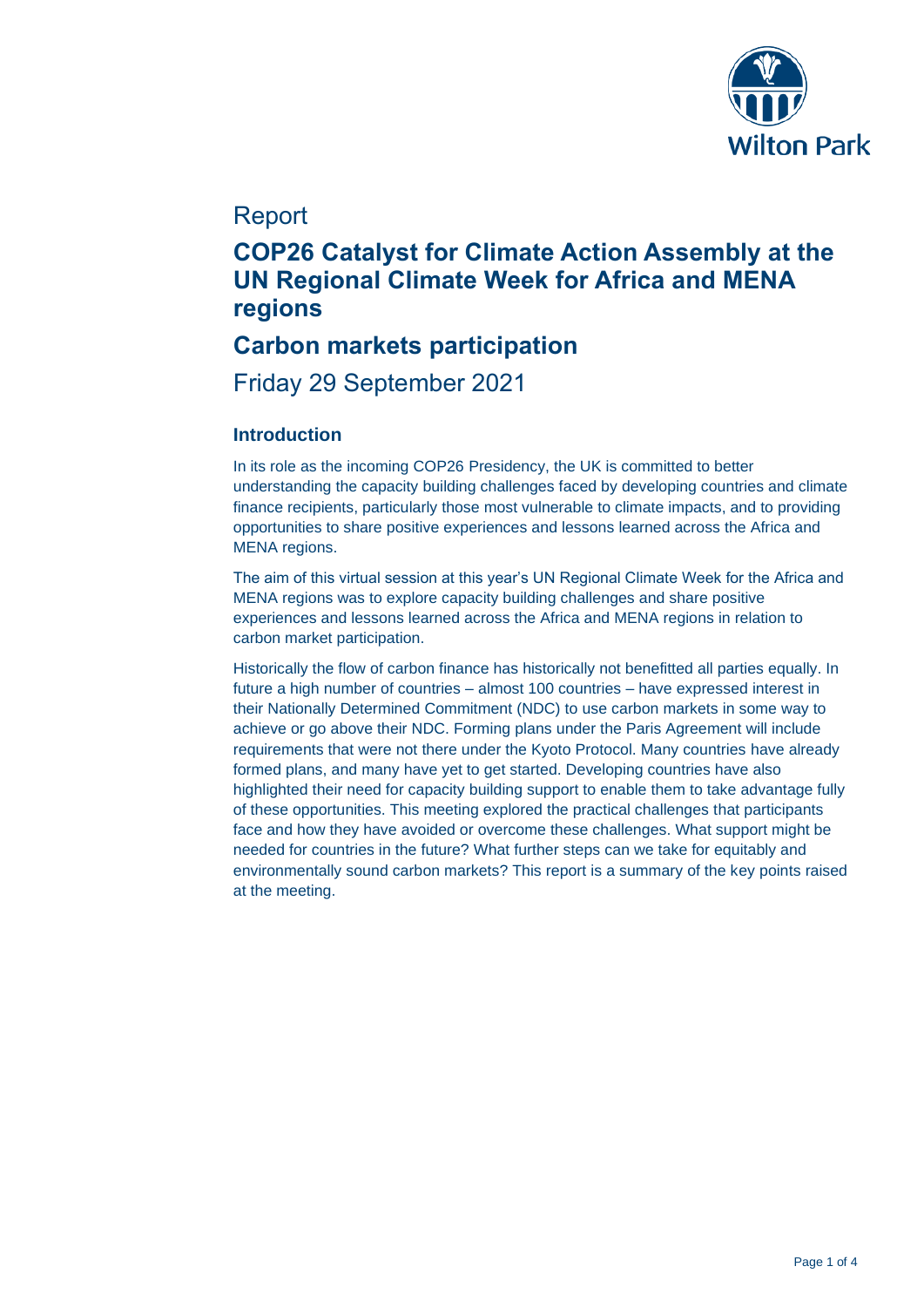### **Country experiences**

#### **Making progress with carbon markets: learning from country experience. What can be learnt from Africa and MENA country experience of carbon markets so far?**

Participants shared experiences from a range of countries and contexts. Here are some examples and summary points.

#### **Ghana**

"You need both the political and project side to work."

> Ghana took a serious look at how to use the NDCs to enhance participation in carbon markets and with a politically motivated mandate, gained the authority to engage in bilateral negotiations with Switzerland. It took time, stamina and a multisectoral team led by the Ministry of Environment with engagement from other Ministries and departments to negotiate and achieve an agreement. While the Paris Agreement gives a broad notion of what issues to capture and negotiate on, Ghana was not clear about what could go into the agreement and what could not. It took time and careful effort to navigate the process with Swiss colleagues. Ghana used the bilateral agreement to further implement the Paris Agreement principles. Key aspects of the process were informal dialogue to agree elements of the negotiations, formal legal review in each country to reach a final version of the text, and then the signing by presidents and ratification by parliament. Then follows the projects and implementation.

#### **Rwanda**

Rwanda aims to use carbon markets as one source of funding to achieve NDC targets and also sees the co-benefits that carbon markets offer including job creation, and improving livelihoods and health outcomes in the country. Full implementation of Rwanda's NDC is conditional on the support of international stakeholders and using international markets where appropriate. The country piloted the [standardized crediting](https://www.ci-dev.org/standardized-crediting-framework)  [framework](https://www.ci-dev.org/standardized-crediting-framework) to better understand the requirements needed to participate in carbon markets under the Paris Agreement. Rwanda met several challenges including building the crediting framework and developing methodologies and protocols. Building on existing activities made the work easier but Rwanda envisages future capacity challenges as more technical expertise and finance will be needed. It was also a challenge to develop a credible system, as the country had no experience of selling emissions reductions anywhere. It was critical to establish a legal framework to support the system with permanent and strong governance for carbon markets.

#### **Lessons learnt**

- It is important to get the political will and authority to move the carbon markets agenda forward, while ensuring a practical application of negotiation, agreement and implementation involving a range of stakeholders.
- Connecting the issue of transparency with opportunities available in participation in carbon markets is fundamental for a strong national system.
- Translating ideas into reality is challenging, and formal arrangements need to be in place to take action and ensure effective roles of people and institutions.
- National legal, policy, governance and institutional frameworks and structure are essential to establish carbon markets.
- Do not reinvent the wheel; build on national structures that already exist and identify entry points and adapt, and build bridges between different data systems and improve them.
- Fundamental areas of a national system are integration, automation and mainstreaming; all three of these support a national system that is responsive to carbon markets and transparency requirements.

"We recognise the fact that global processes are underway. We are learning everyday and we need to take advantage of what carbon markets can do to help us advance our NDCs."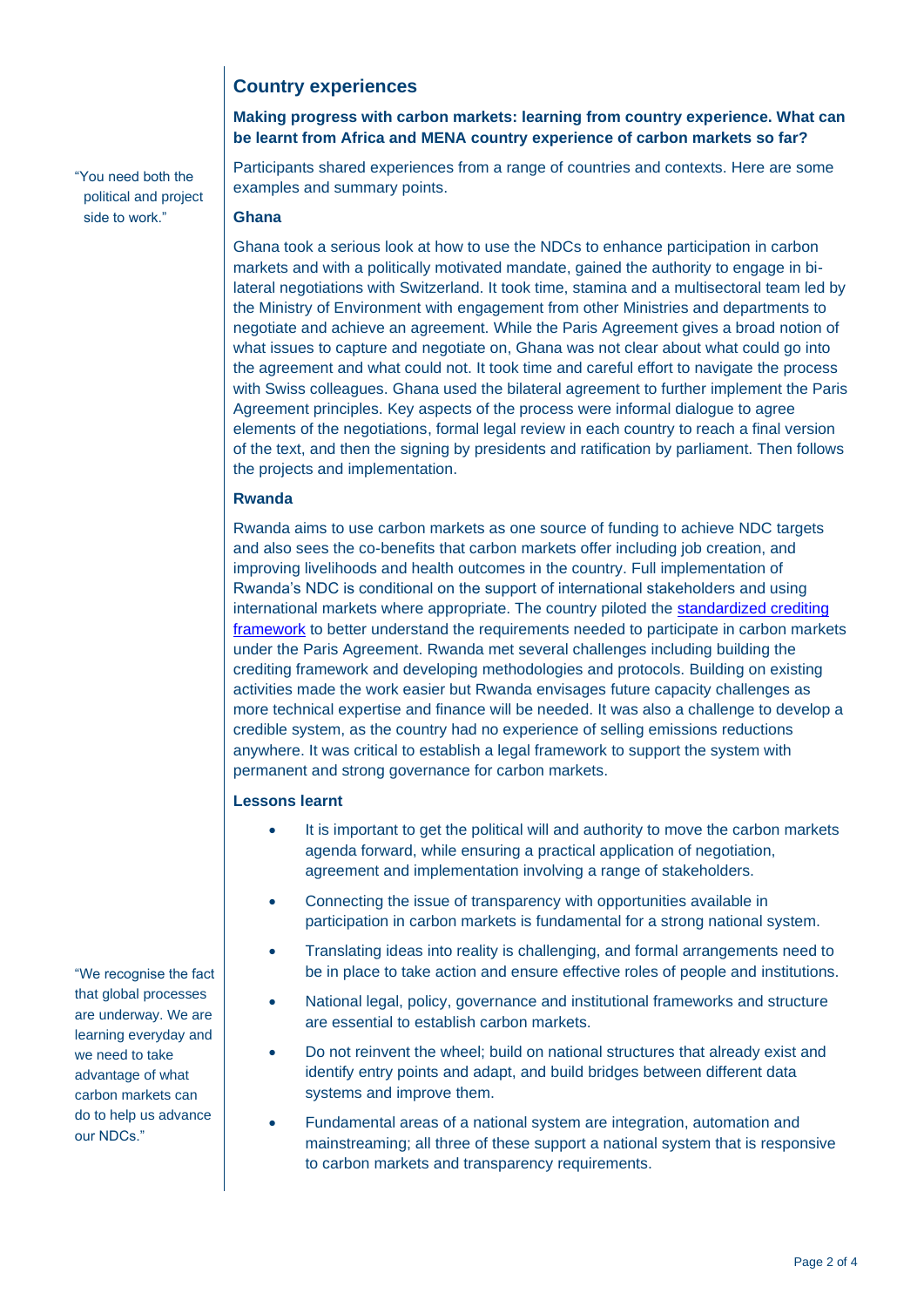• Having a national infrastructure that works requires clear funding, clear formal arrangements and clear infrastructure that supports the overall system. It should not be complicated but a simple structure that can be improved over time.

#### **Making progress with carbon markets: what more is needed to benefit from Article 6?**

Participants shared experiences from a range of countries and contexts. Here are some examples and summary points.

#### **Burkina Faso**

Burkina Faso received funding from the climate change investment fund and, as a pilot country, has been setting up various pilot projects including a project looking at carbon markets through good practices. The funding has allowed them to look at the fundamentals of carbon markets and get clarity on aspects relating to carbon, and tools that allow measurement of carbon. An institutional framework was established for data collection, which brought together and made consistent various databases (on land use, soil, forestry etc). Burkina then created a roadmap for action across the eco-system and capitalized on existing structures. Burkina is currently preparing a law for carbon rights, engaging with a range of stakeholders at local, national and regional levels to increase understandings of how to participate in carbon markets. It also put in place an accrediting framework to facilitate the creation of carbon credit including a central registry on carbon counting. Trainings built the capacity of a national delegation to attend COP meetings for international negotiation, and support was provided for training on NDC implementation.

### **Ethiopia**

Ethiopia needs to invest in climate change from its domestic sources, and participation in carbon markets is one of the finance options available to realize the country's ambitious targets. Many developing countries have limited or no experience of market-based finance and Ethiopia faces structural barriers in gaps to participating. Support for capacity building to participate is needed to establish a governance structure, institutional procedures for accounting, MRV and reporting requirements, verification, validation and negotiating skills. What is most needed is to create deep understandings of participation requirements, the gaps and opportunities, including how to strengthen institutions and how to establish the relevant structures. Provision of continuous capacity building, consultants and the exchange of experience with other countries are needed.

#### **Eastern Africa Alliance on Carbon Markets and Climate Finance Experience**

The Alliance has been working for around two years with seven countries in East Africa, to support them to use carbon markets. Activities are based on requests from the member countries, and are usually around capacity in readiness for Article 6, and for negotiations in COP26 to strengthen their national strategies. At first, when requests came in for support, they were very general, but now the requests are becoming more specific as countries understand better what they need to do in order to implement Article 6. There have been increasing numbers of requests for training on corresponding adjustments which indicates strong interest in Article 6 monitoring. The Alliance has also produced knowledge products such as a handbook for negotiators based on the experiences of the region.

#### **What is needed?**

• Capacity building is needed to strengthen a country's ability to participate in carbon markets including support for governance, negotiation, legal and institutional frameworks, technology transfer, knowledge, data collection and reporting.

"Private sector engagement is a big part of implanting NDCs and multistakeholder dialogue is crucial."

"We will continue to improve technology transfer and knowledge and build stakeholder engagement."